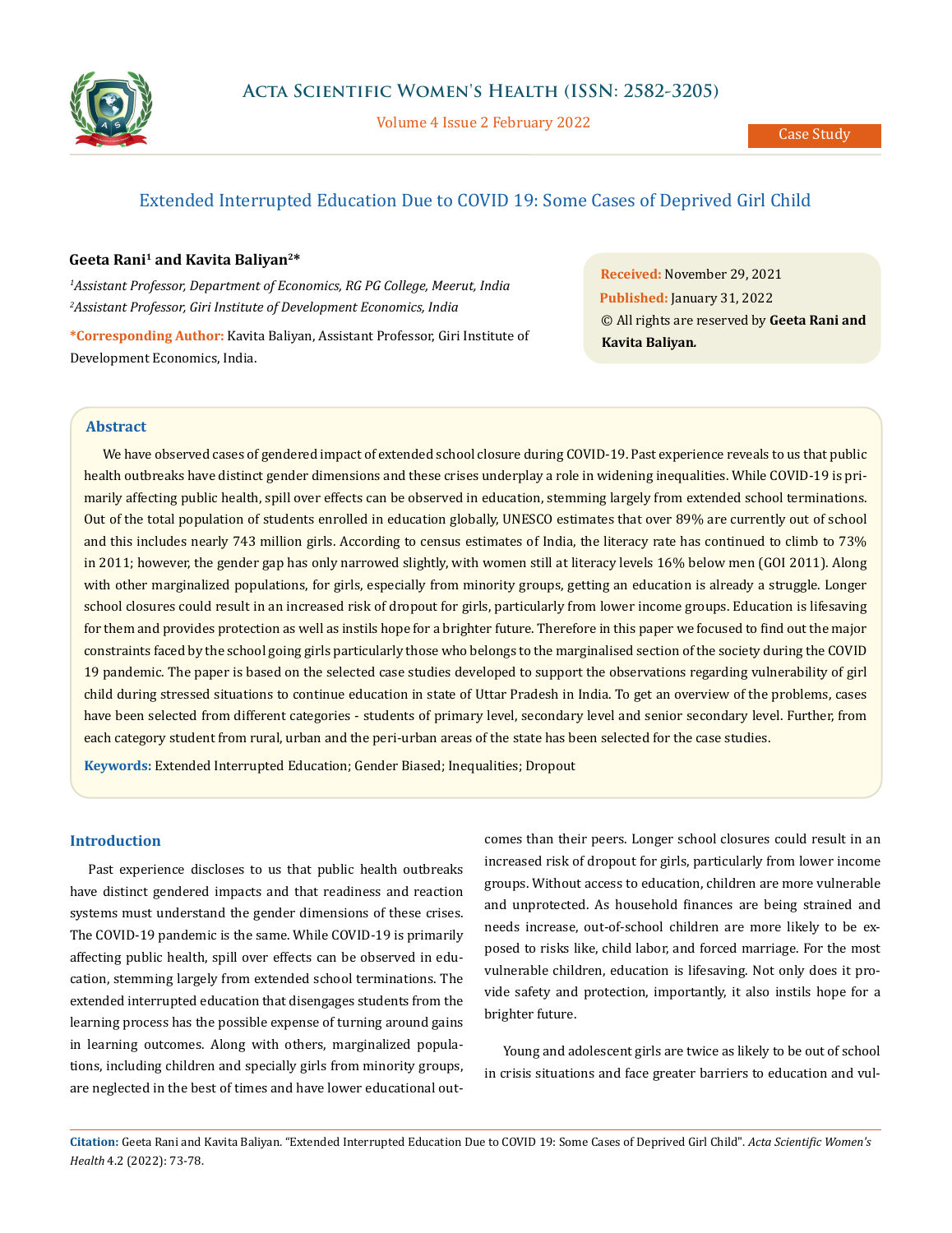nerabilities when not in school. Girls and adolescent girls are also impacted by the care work burdens. Observation shows that adolescent girls spend significantly more hours on chores compared to their male counterparts. School closures do not just mean that girls are taking on more chores at home, it could also lead to millions more girls dropping out of school before they complete their education, especially girls living in poverty, girls with disabilities or living in rural, isolated locations. While all eyes turned to digital technologies to provide learning continuity, the existing digital gender divide was made increasingly clear, and risking to further marginalized girls. We know from data and experience that millions of girls in India are not online and therefore may not have access to the learning which is taking place in the digital space.

### **Review of Literature**

Out of the total population of students enrolled in education globally, UNESCO estimates that over 89% are currently out of school because of COVID-19 closures. This represents 1.54 billion children and youth enrolled in school or university, including nearly 743 million girls. Over 111 million of these girls are living in the world's least developed countries where getting an education is already a struggle. These are contexts of extreme poverty, economic vulnerability and crisis where gender disparities in education are highest.

According to census estimates, the literacy rate in India has continued to climb to 73% in 2011; however, the gender gap has only narrowed slightly, with women still at literacy levels 16% below men (GOI 2011). Literacy rates among youths age 15-24 were higher still, at 81% in 2005-2008, yet a 14% gender gap remained  $[1]$ .

Inequality in educational expenditure within households in rural areas is primarily the result of enrollment differentials between boys and girls [2]. Using data from the IHDS, Azam and Kingdon [3] also reveal that gender disparities in educational expenditure are more prevalent in rural areas. Historically, Indian girls enrolled in school at lower rates than boys (GOI, 2000), and when they did enroll, they tended to "enter late and dropout earlier"  $[4]$ .

Girls also did not progress to or enroll in upper primary levels at the same rate as boys with major impediments to their continued progression being the lack of a nearby upper primary school, cultural attitudes toward female education, and being diverted to household and child rearing tasks that may have economic value for the family [5]. Reasons for diminished engagement in school related activities include the need to fulfil household responsibilities such as domestic work and caring for younger siblings. These competing demands for girls' time may present an opportunity cost for parents who wish to employ girls in activities that permit the economic survival of the family.

Other reasons cited for girls dropping out or spending less time in school-related activities include the burden of school expenses, a lack of parental interest in educating girls, girls not being allowed to travel to distant schools, and the dearth of female teachers [4-6]. Of special note, the issue of caring for younger siblings is exacerbated in India by a scarcity of early education and care facilities, which can have particularly negative consequences for older girls in large rural families  $[5,6]$ . However, improvement in the availability of early care facilities may be partially responsible for the recent success in girls' enrollment, in addition to the overall decline in fertility rates in India (GOI 2000; United States Census Bureau 2014).

Gender differences in educational outcomes are also related to community and family attitudes regarding the education of girls. These attitudes are embedded in cultural norms and are influenced by marriage and kinship patterns which may lead parents to invest more emotional and financial resources in educating sons rather than daughters [7]. The centrality of preparing girls for marriage is pronounced in the north of India where parents have historically held lower aspirations for educating daughters rather than sons [5,8-11].

#### **Methodology**

The present study is based upon selected case studies from the state of Uttar Pradesh. Due to Covid-19 pandemic it is not feasible to conduct field survey on a larger sample basis. The case studies are selected on the basis of purposive sampling. Population is stratified in to Urban, Peri-Urban and Rural clusters. Three case studies are selected from each cluster. Further, cases have been selected from different categories - students of primary level, secondary level and senior secondary level. In this way nine cases are identified to analyse the impact of school closure on the education of girls, specifically from the lower socio-economic background.

# **Listening to girls during pandemic: Case Studies**

# **Case 1**

Jyoti, 5 years old, daughter of a farmer, studies in primary school in 2<sup>nd</sup> standard. Her school is situated near her village in

**Citation:** Geeta Rani and Kavita Baliyan*.* "Extended Interrupted Education Due to COVID 19: Some Cases of Deprived Girl Child". *Acta Scientific Women's Health* 4.2 (2022): 73-78.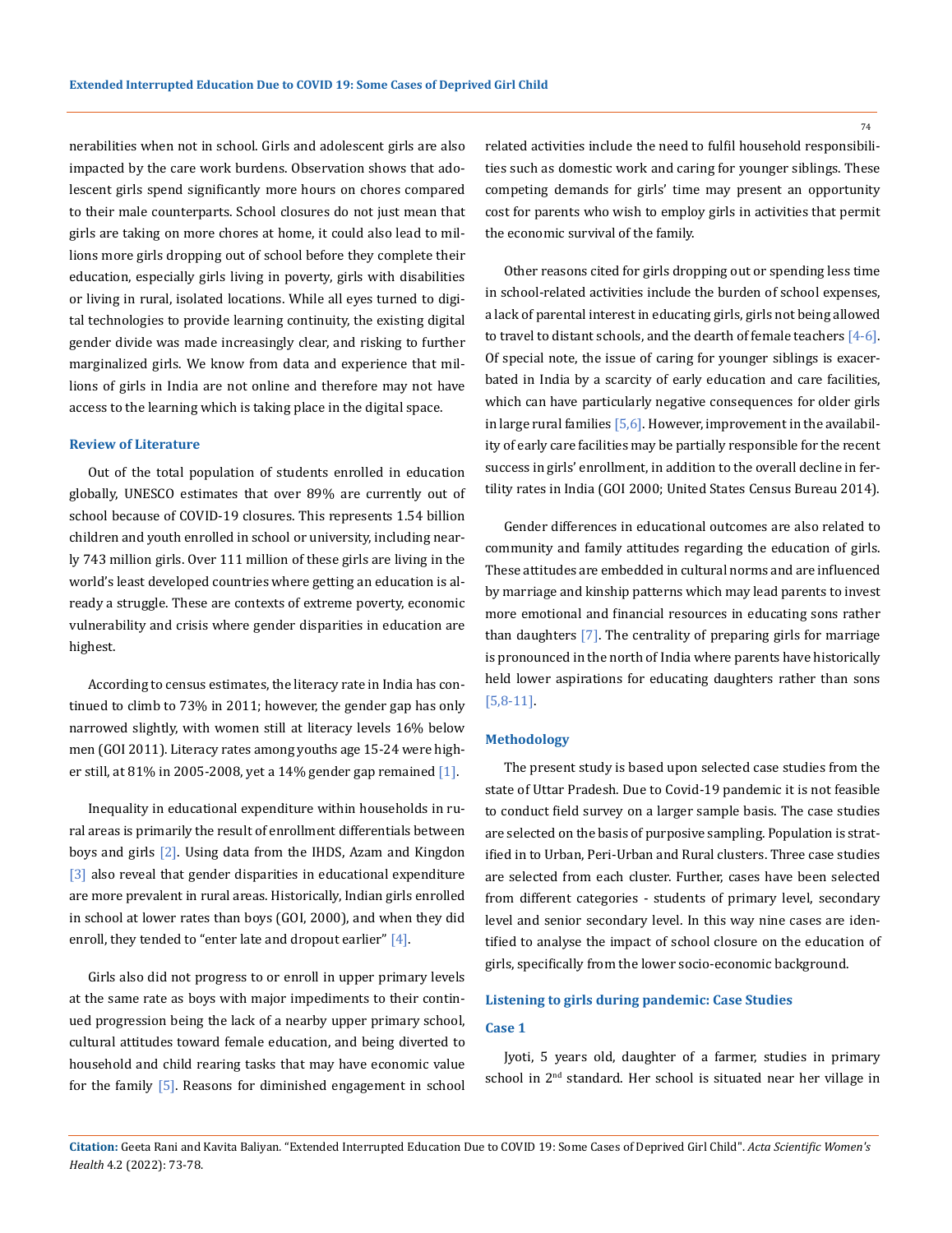Jahangirabad (Barabanki). Jyoti belongs to a poor family. Jyoti has 3 brothers Ritesh, Jitendra and Anuj. Ritesh studies in class  $8<sup>th</sup>$ , Jitendra studies in class  $6<sup>th</sup>$  and Anuj studies in class  $3<sup>rd</sup>$ . All the siblings study in a government school. Father Shivbaran is extremely stressed about his daughter's education during this pandemic. He does not have Smartphone to avail the virtual facilities of education for his daughter. Father Shivbaran earns INR 200 per day from Naveen mandi. Both the parents of Jyoti are illiterate, unable to teach their children at home. Father Shivbaran says COVID-19 is a difficult situation for his family, especially for his daughter. Because Jyoti is unable to go to school and he cannot afford Smartphone and internet connection for her online classes. Jyoti's father also says there is a very big problem of network in his village so this is also a hurdle for online class of his children. Rest 3 brothers of Jyoti works in the fields with father Shivbaran. Now Jyoti is completely disconnected with her studies. And there is no help available in the vicinity of Jyoti's house from where she can take some guidance for her studies. Jyoti's parents are scared about the fact that after spending much time at home, totally disconnected with studies, Jyoti won't be able to remember what she studied earlier.

## **Case 2**

Fiza, student of class 9th, goes to a private school. Her mother Parveen is a home maker and father Ajaz is a police man. Fiza's father does not live with his family because he is posted in a police station which is very far from his home. Therefore mother Parveen takes care of her 4 children alone. Sometimes it becomes difficult for her to make their children study at home because she is an illiterate woman. Fiza has 3 siblings, one elder sister and two brothers. One elder sister studies in class 12<sup>th</sup>. One brother Noman studies in class 9th and other is Sufiyan, studies in class  $7<sup>th</sup>$ . Fiza's family lives in Barabanki in a rented house for the purpose of their children's education. The grandmother and grandfather of Fiza are not in the support of girl's education. Because of these circumstances they had to leave their village and came to Barabanki. They belong to a village called Dildar Nagar near Banaras. The whole family of Fiza went to their village for 4 days on starting of March but could not come back due to lockdown. And now when unlock 1.0 has started Fiza's father is not getting leave from his job to take them back home. Fiza is totally distracted from her studies due to this pandemic as she is unable to study at home because of the biased male dominated atmosphere of the family. Fiza says there is only one phone in her home among 4 children and mother, so it is also difficult to grab that phone. Fiza says, she has to do some household chores when she is not going to school. She is the most intelligent child of the house but since few months she is unable to study at all.

#### **Case 3**

Hafsa, a 7 years old girl, studies in class 3rd in Blue cross Academy in Barabanki. Hafsa belongs from a lower middle class family. Her mother Mrs. Tabassum is a tailor and father Mr. Khalid works in a cloth factory. But due to lockdown Mr. Khalid is jobless since 4 months and unable to earn a single penny. Hafsa has one brother, name Hanzala, studies in class  $4<sup>th</sup>$  in the same school. Hafsa's family belong to a village in Dariyabad. They came to Barabanki for the sake of the studies of their children. Father used to work in cloth factory in Delhi. So Mother Tabassum lives alone in Barabanki in a rented house with her two children. She takes care of both children alone. Hafsa is a bit weak student in studies so she needs proper guidance which she is not getting due to lockdown. Hafsa is very upset from her school because they are not offering any virtual facilities for her studies. Mother Tabassum is earning a very meagre amount of money. She manages to pays the house rent and school fees of both the children. But due to lockdown she is unable to pay her house rent and the tuition fees of both the children. Hafsa's mother is a very hardworking woman and very dedicated towards the study of her children specially her daughter because she does not want her daughter to face the circumstances as she is facing. Hafsa's mother also says that her children are studying on the mercy of their tutor otherwise she would have left with no option during Covid-19. Hafsa's mother is not a literate woman that is why she is unable to teach her children.

## **Case 4**

Vanshika is a student of class IV. She lives in Dantal village near Meerut. She is 10 years old. Vanshika belongs to a backward caste family. Her father Naresh was a labourer but due to chronic illness he left his job. Now he sells milk to earn his livelihood. Vanshika's mother Shiv Kumari is an illiterate housewife. She has four other siblings. Vanshika has three brothers and one sister. Eldest brother,

**Citation:** Geeta Rani and Kavita Baliyan*.* "Extended Interrupted Education Due to COVID 19: Some Cases of Deprived Girl Child". *Acta Scientific Women's Health* 4.2 (2022): 73-78.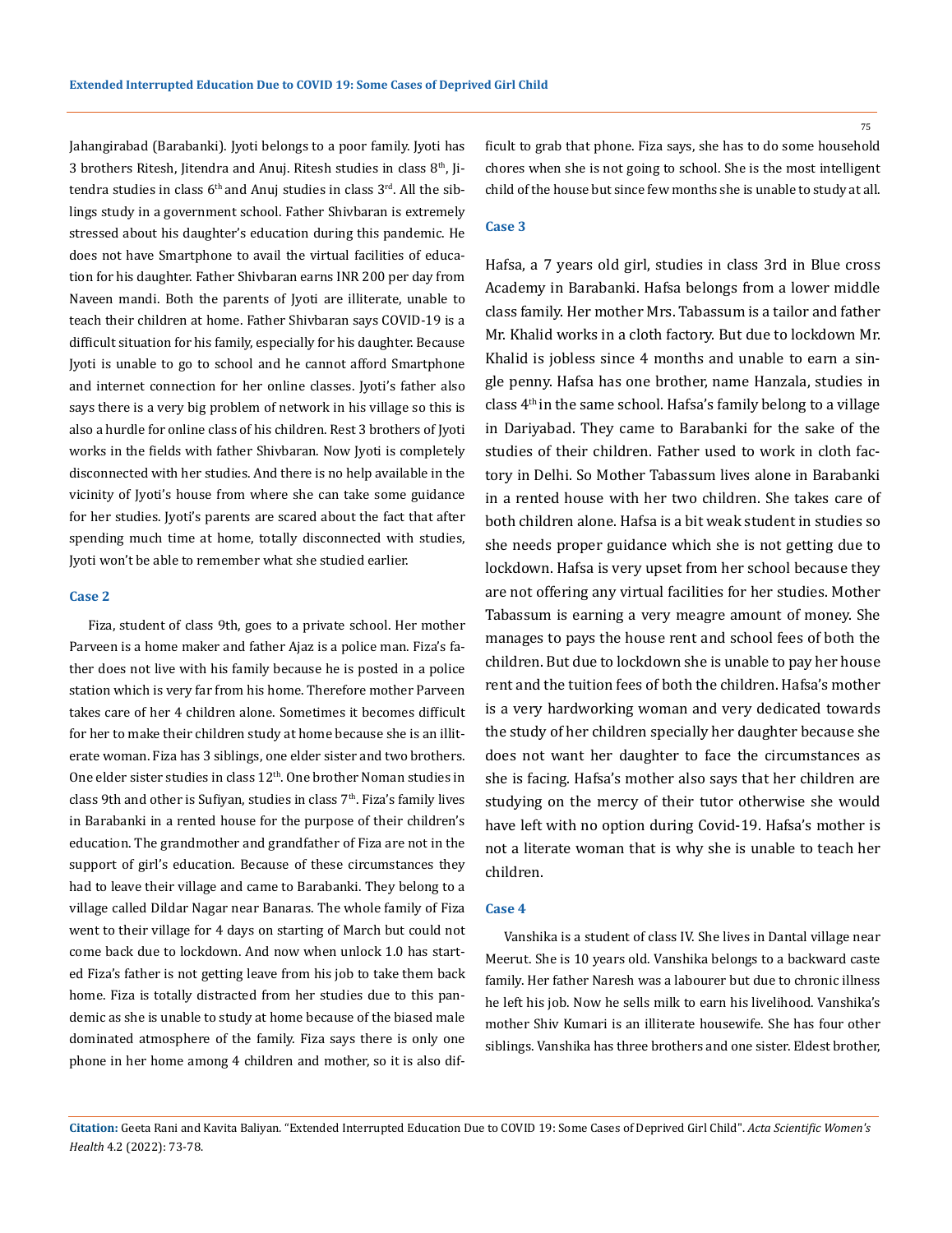Sachin, has left studies due to poor economic conditions. All the children go to government school. Though their father is poor and mother is an illiterate person, they always encourage their children to study well. But they could neither teach nor guide them in their studies. Vanshika is a laborious student. At home, during school closure she get to involve her in household activities. When she was asked about her ambition, Vanshika replied that she wants to be a doctor but she does not have any idea about how many years of study she has to put in and which subjects she should opt for to become a doctor. Moreover, now due to covid -19 it has become difficult to engage herself with studies. Parents cannot provide private tuition for her. Her parents do not have access to modern learning techniques so they cannot connect to the virtual classrooms. Parents do not prefer to send her out to share mobile phone of other children. They do not find it safe for her. She is now completely disconnected with her studies.

## **Case 5**

Khushi lives in Kambala village in Baghpat District of Uttar Pradesh. She is a 15 years old and studying in class XI. She hails from a poor family. Her two brothers study in class IX and VII respectively. Her father is a small marginal farmer. They have a small portion of cultivable land. During cultivation season they take the help of hired labourers otherwise they manage the entire activities themselves. Being the elder daughter Khushi has to perform lots of responsibilities. In the morning when her mother goes to the agricultural field she has to cook for all members of her family. Khushi cooks in the evening also. From her daily routine she hardly manages any time to study. She is not attending school due to covid -19 pandemic. The only mobile phone with internet facility is most of the time possessed by her brothers. They attend their virtual classes using that phone. Khushi rarely get opportunity to use the mobile phone. She wants to complete class XII and dreams to get a job so that their standard of life would improve and her brothers would get all types of support from her to complete their education successfully. But she is not very optimistic about her future.

#### **Case 6**

Anandita is just 11 years old; she studies in class  $3<sup>rd</sup>$  in Vibgyor High School. She studies in one of the topmost 'A' graded school of Lucknow, yet fails to understand a virtual teaching platform. This virtual teaching platform is a road towards digitalization but is burdensome for toddlers. Anandita spends 3-4 hours a day on online learning, this has an impact not only her health but also her mother too. Her mother shared, it's difficult to make a child sit for so long and make her study. Everyday the 3-4 hours class that is being conducted from past 3 months have stressed her eyes. Further, her mother told, when Anandita becomes restless she calls her up and her dad to accompany in her in the class. All this has disturbed the whole house schedule. Her mother suggests, school considering the health of small children should reduce the hours of class, or plan out classes on alternative days. Also, school association should be concerned towards parents who have more than one child, so that the class timing of two different children of two different classes is managed. She also adds the concept of digital education best, but it needs to be more refined considering the impact it puts on the health of children.

# **Case 7**

Sushila, in her early 30's was already a mother of five daughters and a son. She abandoned her drunkard husband and made her way, along with her children, to the city in the hope of better tomorrow. She helps in household chores in 4-5 houses to feed the family of seven. With the meagre earnings compared to the vast expenses of the city, Sushila was left with no other options than to put her two elder daughters to work. This bought sufficient amount to meet the basic expenses of the house which include food, housing, clothing, healthcare costs and a sum to fund the education expenses of a younger daughter (Class iv) and the youngest son (Class ii) in a private English medium school.

But the onset of the pandemic made it difficult to hold together this semblance of normalcy. Sushila was instructed by some of her employers not to come to work following the lockdown. Her daughters were completely refrained from working. This fragmented the family income and in a month, she was left with no other option than to abstain her daughter from the education. Further, the disease outbreak inevitably added to the unpaid care and domestic work falling to the daughter, as a consequence of which, it was harder to study at home. The family owns a single android phone, which is used by the son to continue his online studies. On further conversation with Sushila, it was really sad to know that the daughter might never be able to return to the school, which would eventually harm her life and thereby entrench gender inequality.

#### **Case 8**

Aditya (Class VI) and Avni (class II) are the two children of a vegetable vendor, Hari ram and Savita. They had sold the fields and

**Citation:** Geeta Rani and Kavita Baliyan*.* "Extended Interrupted Education Due to COVID 19: Some Cases of Deprived Girl Child". *Acta Scientific Women's Health* 4.2 (2022): 73-78.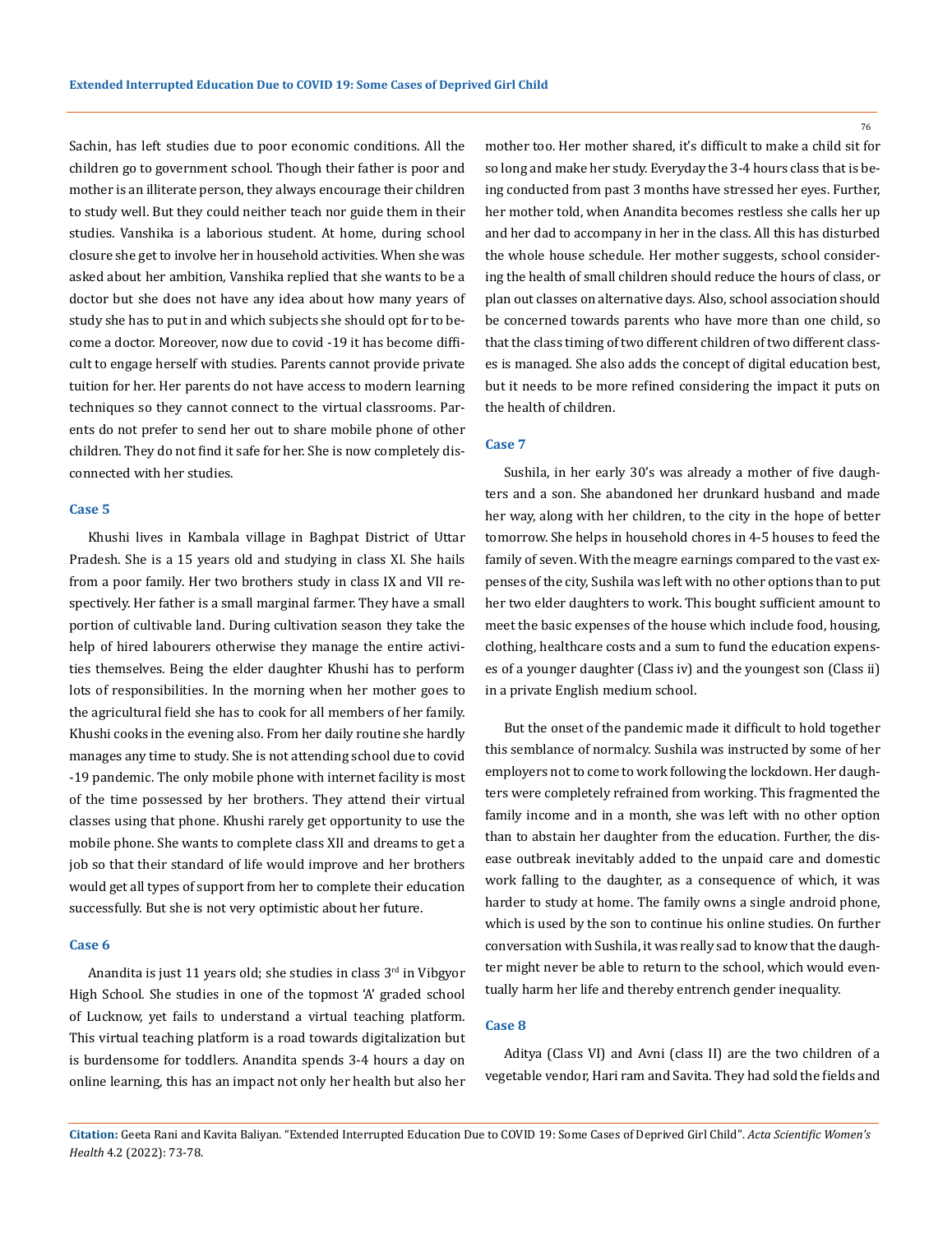other property of their village to earn in the city. But the misfortune kept knocking their door and Hari ram could not find a proper work in the hustles of the city. He bought a one room house with the money he had and invested the left amount in 2-3 business which did not flourish. At last, he started selling the vegetables to run the family and was easily able to make the ends meet. He did not make his wife work, as he held the mentality that women should always remain behind the walls. He made Aditya and Avni go a nearby English- Hindi medium school and was able to fund their studies well.

Nevertheless, the growing danger of contamination (due to pandemic) triggered the schools to move their courses online, which meant very little to Hariram and Savita and thousand others' who have only heard of the word "Google". The family did not owned a single smart phone which could have lead to a complete loss of education from the family. Luckily, Aditya, soon found an alternative to the problem and would visit his friends to complete his online studies. He stayed at his friends place till late, and was able to mark himself present in every class. Avni, had to stay at home and help her mother at work. She was not allowed to visit her friend, nor had any other ways to catch up with her studies. Hariram did not avail the Smart phone because he is worried of the negative consequences of the freedom, it might bring to his children. Eventually her father made her year drop out (in that way he will not have to submit the fees in vain ) and is hoping to make her go to school the next year.

#### **Case 9**

Tanu lives in Mavi Kalan village in Baghpat District of Uttar Pradesh. She is a 17 years old and studying in class XI in the Kanya Pathshala within the village. She hails from a farmer family. She has one brother studying in class XI studying in the near by city in Sarasvati Shishu Mandir school. Her father is a small marginal farmer. They have a small portion of cultivable land. Being the elder daughter Tanu has to perform lots of responsibilities at home to help her mother. With her daily routine she was managing her study in the school only. but now a days she is not attending school due to covid-19 pandemic. The only one mobile phone with internet facility is most of the time possessed by her brother. Tanu rarely get opportunity to use the mobile phone. She wants to complete class XII and dreams to get continue her higher studies. But she is not very optimistic about her future. Because her father wants that she should learn proper cooking and other households chores so that they can get her married. Her father is in a thought that presently he can easily marry her daughter by spending less, because there is no compulsion to call all the relatives. When asked, why doesn't he wants her daughter to continue study? Surprisingly he replied that "Marriage is her fate and it is cheaper to get her daughter married during lockdown. Why to invest money on her education further. We will make our son to study as he will support us later when we get old". The girl cannot resist, and endorses this as the rule of the society.

#### **Findings on the bases of case studies**

On the basis of the above case studies, it is concluded that for their education girls are facing numerous constraints during Covid-19 pandemic. The highest negative impact is observed by the girls who belong to the lower socio economic sections of society. Some students being first generation learner do not get proper parental guidance due to large size of family and lack of favourable environment for education. Sometimes girls show carelessness regarding their studies because they do not understand the importance of education in their life. They do not resist to marriage before completion of school education also. Then some less educated parent believe that to invest money for the higher studies of their daughters' means resource wastage as they will become a member of their in-laws family. Feudalistic mentality of people also do not allow for initiatives to educate girls. Girls, who are by nature emotional, feel insecure because of the changing behaviour of their parents and lack of interest in their studies. Sometimes the preferential treatment of the parents towards their son makes the girls to feel inferior.

Some of the parents wish to get their child involved into online education but they are deprived of adequate resources. During the discussion with parents one thing also surfaced that the girls who are in the pre-primary or primary levels have a chance to continue their study after the COVID-19 be over or things will normalize but the girls who are studying in the upper primary and secondary levels do not have chances to get back their education system. Some of get married and some of will be involved in the households' chores or other activities to help their parents.

# **Conclusion**

Less developed countries where getting an education is already a struggle, experience shows that crises often disproportionately affect girls and young women, exacerbating gender-based violence, exploitation and early marriage. This is especially the case as girls

**Citation:** Geeta Rani and Kavita Baliyan*.* "Extended Interrupted Education Due to COVID 19: Some Cases of Deprived Girl Child". *Acta Scientific Women's Health* 4.2 (2022): 73-78.